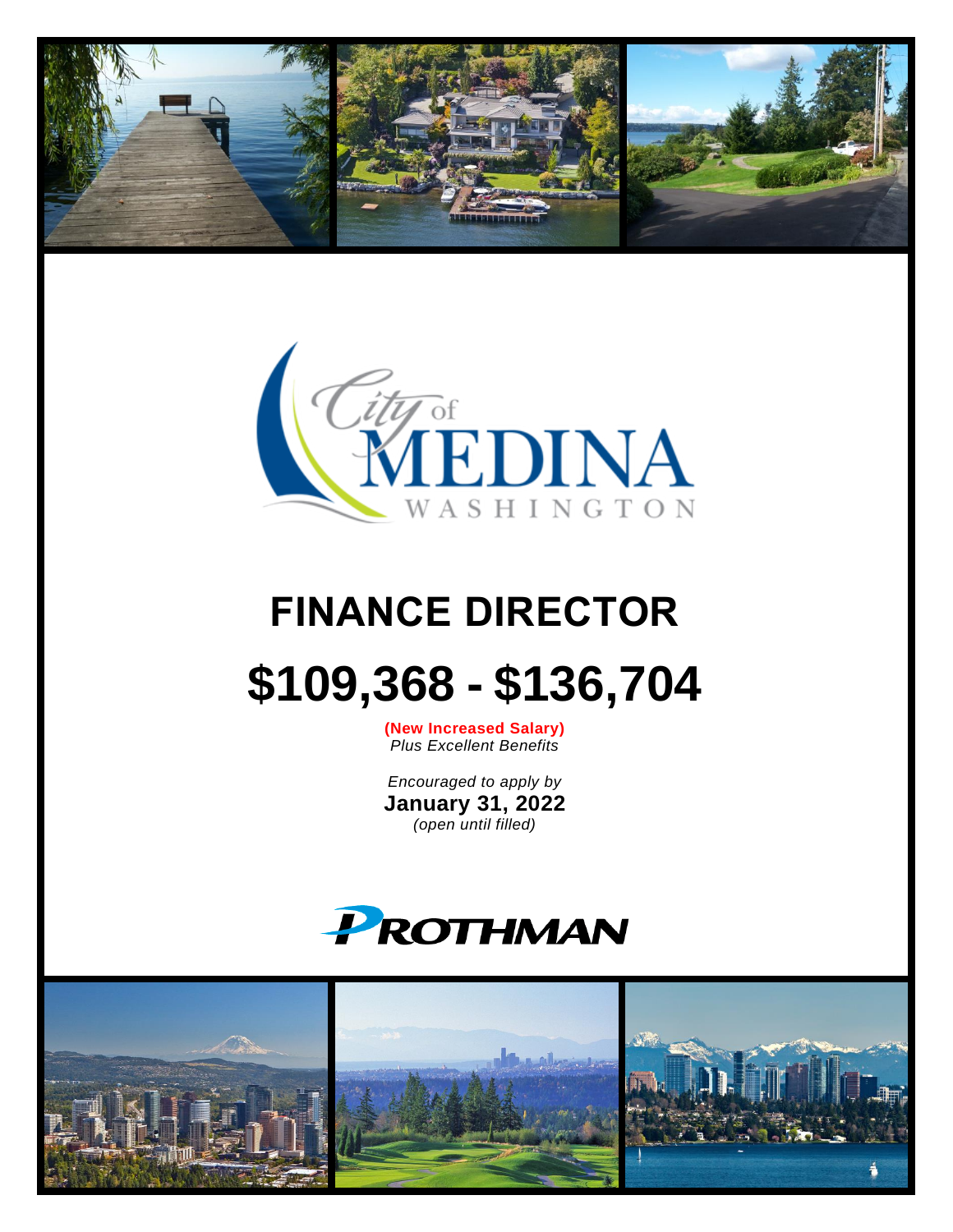## **C I T Y O F M E D I N A , W A ♦ F I N A N C E D I R E C T O R**

#### **WHY APPLY?**



Located on the shores of Lake Washington, Medina is a beautiful and sophisticated community conveniently positioned between Bellevue and Seattle. Its picturesque and historic City Hall is located in

a park setting on Lake Washington with breathtaking views of the water, Mount Rainier, the Olympics, and the Seattle skyline.

The city of Medina offers the right finance professional the opportunity to work with a supportive, dedicated staff in one of the most beautiful cities in the Pacific Northwest.

The current Finance Director is retiring. She has committed to staying on for a period of training and knowledge transfer.

#### **THE COMMUNITY**

With just over 3,200 total residents, Medina is a quiet affluent community. The Lake Washington waterfront in Medina is some of the most soughtafter waterfront in the Pacific Northwest. The citizenry is made up of primarily professionals, doctors, lawyers and CEOs of major Fortune 500 corporations, and has the 2nd highest per-capita income in Washington.

Medina is largely a suburban, single-family residential community with relatively few commercial enterprises. A grocery store/deli, gas station and nursery make up the commercial sector, though a large commercial center exists in the neighboring city of Bellevue.





Bellevue is the high-tech and retail center of King County's Eastside, with more than 140,000 jobs and a skyline of gleaming high-rises. Microsoft has become the city's largest employer, having absorbed a large part of the new downtown office space built during the 2000s.

### **THE CITY**

Incorporated in 1955, the City of Medina operates as a Council/Manager form of government with a seven-member non-partisan part-time City Council. The Council is elected at large every two years to staggered four-year terms. The Mayor is selected by the City Council and serves a two-year term. The City has a total of 25.7 FTE's and a 2021 General Fund of \$8.3 million.

The City provides general governmental services through six departments: the City Clerk's office, the City Manager's office, Development Services, Police, Finance, and Public Works. The City contracts for Court, Legal, and Fire services. Water and sewer utilities are provided by the City of Bellevue.

The City Manager oversees the administrative function of the City, appoints department directors and staff, and assists the City Council with the development and implementation of policy. Current city manager Michael Sauerwein has been serving as city manager since January 1, 2014.

On November 5, 2019, Medina voters approved a 6-year Levy Lid Lift measure. As part of a longterm financial planning project launched nearly two years earlier, it was structured to provide a minimum of ten ye1ars of financial stability and existing service levels. The long-term financial plan also addressed the restoration of conservative fiscal policies and measures of financial health.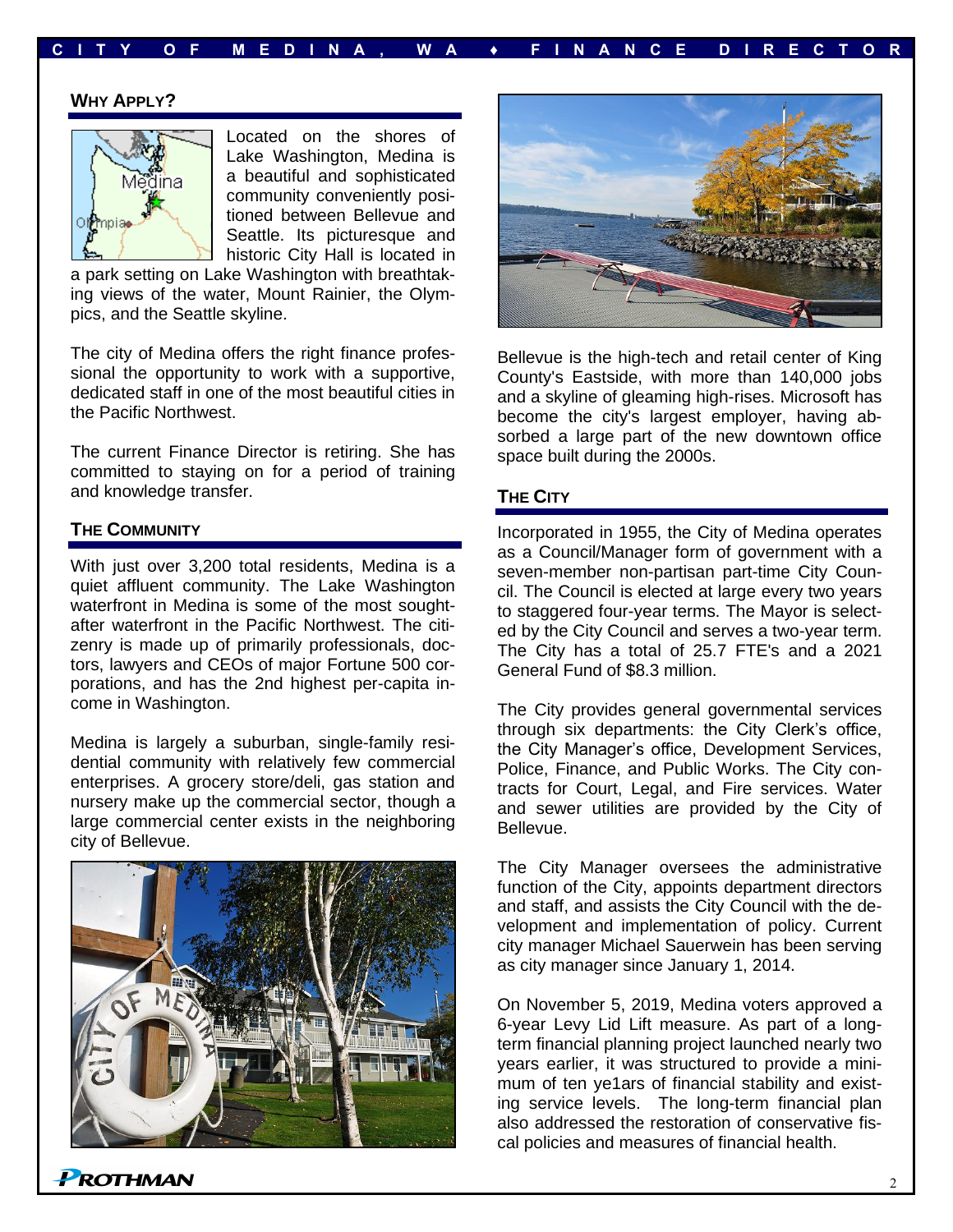## **C I T Y O F M E D I N A , W A ♦ F I N A N C E D I R E C T O R**

#### **THE DEPARTMENT & POSITION**

The Finance Department provides the City of Medina with a full range of accounting services. The department works to provide services and information to the public, the City Council, and city employees that are timely, impartial, supportive, and consistent with professional standards, legal requirements, and City policies. Services of the department include: Treasury, ensuring fiscal integrity & efficient use of revenue, budgeting, long-term financial planning, financial reporting, coordinating internal & external audits, risk management, and payroll & AP. The department operates on a 2021 budget of \$525,000 with 1.7 FTEs including the Director.

Under the direction of the City Manager, the Finance Director will perform, control, interpret and communicate the financial operation functions of the City and provide information and guidance to city staff, City Council and residents of Medina regarding a variety of complex, professional, administrative, and technical accounting and finance functions required to maintain the fiscal records and systems of the City. The position works closely with an active Finance Committee, comprised of four Councilmembers. This position is a working Director, who must be able to personally perform all accounting functions, generate the annual financial reports and be the lead on the annual State Audit. The Department has a part-time clerk that provides some essential separation of financial duties.

For a full job description and to view the full responsibilities of the position, please view the attachment found [here.](https://prothman.com/JobFiles/2908/Finance%20Director%20Job%20Description.pdf)



**PROTHMAN** 

#### **IDEAL CANDIDATE PROFILE**

#### **Education and Experience:**

Graduation from an accredited college or university with a bachelor's degree in accounting, finance, or a related field is required. Candidate must have at least five (5) years of professional governmental finance experience, including two (2) years in a supervisory role or any equivalent combination of education and experience. The ideal candidate will have strong knowledge of Cash-basis and Fund accounting, GAAP, GASB 54, and the CAFR, and be committed to excellent customer service. The ideal candidate will have a proven track record of planning and coordinating internal staff and functions. Strong preference will be given to candidates who have a high skill level in accounting software programs, including Vision Municipal Solutions.



#### **Necessary Knowledge, Skills and Abilities:**

• A high level of patience and the ability to translate complex financial concepts into simple terms that elected officials and the public can understand.

• Excellent skill in building and maintaining relationships with a variety of stakeholders.

• Finance has to play bad cop at times, but still maintain effective and respectful working relationships.

• The ability to stay engaged and not react emotionally.

• Experience working with highly successful individuals accustomed to asking hard questions, and the ability and confidence to say 'no' and 'I don't know', though provide answers and options in a timely manner, while being prepared to defend options if needed.

• The new director needs to be a strategic thinker and know limitations.

• An open-door policy and a commitment to maintaining good communication with staff and the Council is essential.